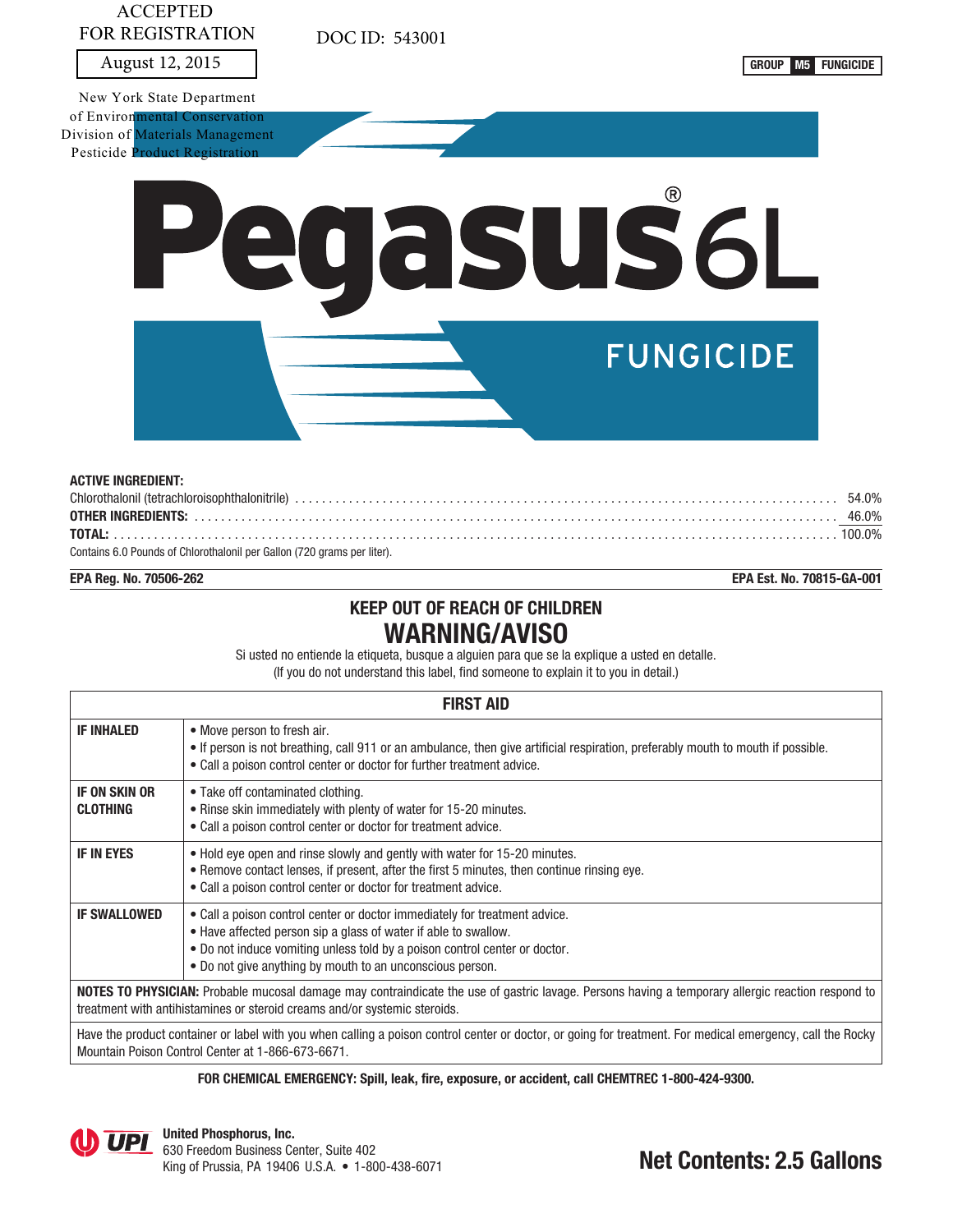# **PRECAUTIONARY STATEMENTS HAZARDS TO HUMANS AND DOMESTIC ANIMALS WARNING/AVISO**

May be fatal if inhaled. Harmful if swallowed or absorbed through skin. Causes moderate eye irritation. Avoid contact with eyes, skin or clothing. DO NOT breathe spray mist.

# **PERSONAL PROTECTIVE EQUIPMENT (PPE)**

Mixers, loaders, applicators and all other handlers must wear:

- Long-sleeved shirt and long pants;
- Shoes plus socks:
- Protective eye wear;
- Chemical-resistant gloves made of any waterproof material (some of the materials that are chemical-resistant to this product are barrier laminate, butyl rubber, nitrile rubber, neoprene rubber, polyethylene, polyvinyl chloride, or viton; if you want more options, follow the instructions for category A on an EPA chemical-resistance category selection chart);
- A NIOSH approved respirator with an organic vapor (OV) cartridge or canister with any N, R, P, or HE prefilter.

Follow manufacturer's instructions for cleaning/maintaining PPE. If no such instructions for washables exist, use detergent and hot water. Keep and wash PPE separately from other laundry. Discard clothing and other absorbent materials that have been drenched or heavily contaminated with this product's concentrate. DO NOT reuse them.

# **ENGINEERING CONTROL STATEMENT**

When handlers use closed systems, enclosed cabs, or aircraft in a manner that meets the requirements listed in the Worker Protection Standard (WPS) for agricultural pesticides [40 CFR 170.240(d)(4-6)], the handler PPE requirements may be reduced or modified as specified in the WPS.

## **USER SAFETY RECOMMENDATIONS**

Users should:

- Wash hands before eating, drinking, chewing gum, using tobacco or using the toilet.
- Remove PPE immediately after handling this product. Wash the outside of gloves before removing. As soon as possible, wash thoroughly and change into clean clothing.
- Remove clothing immediately if pesticide gets inside. Then wash thoroughly and put on clean clothing.

# **ENVIRONMENTAL HAZARDS**

This product is toxic to aquatic invertebrates and wildlife. DO NOT apply directly to water, or to areas where surface water is present or to intertidal areas below the mean high-water mark. Drift and runoff from treated areas may be hazardous to aquatic organisms in neighboring areas. DO NOT contaminate water when disposing of equipment washwater or rinsate.

Chlorothalonil can contaminate surface water through spray drift. DO NOT apply when weather conditions favor drift from treated areas. Under some conditions, it may also have a high potential for runoff into surface water for several days to weeks after application. These include poorly draining or wet soils with readily visible slopes toward adjacent surface waters, frequently flooded areas, areas overlaying extremely shallow ground water, areas with in-field canals or ditches that drain to surface water, areas not separated from adjacent surface waters with vegetated filter strips, and areas overlaying tile drainage systems that drain to surface water.

Chlorothalonil degradates are known to leach through soil into ground water under certain conditions as a result of label use. Use of this product in areas where soils are permeable, particularly where the water table is shallow, may result in ground water contamination.

## **DIRECTIONS FOR USE**

It is a violation of Federal law to use this product in a manner inconsistent with its labeling.

DO NOT apply this product in a way that will contact workers or other persons, or pets, either directly or through drift. Only protected handlers may be in the area during applications. For any requirements specific to your State or Tribe, consult the Agency responsible for pesticide regulation.

# **AGRICULTURAL USE REQUIREMENTS**

Use this product only in accordance with its labeling and with the Worker Protection Standard (WPS), 40 CFR Part 170. This Standard contains requirements for the protection of agricultural workers on farms, forests, nurseries, and greenhouses and handlers of agricultural pesticides. It contains requirements for training, decontamination, notification, and emergency assistance. It also contains specific instructions and exceptions pertaining to the statements on this label about personal protective equipment (PPE), and restricted-entry interval. The requirements in this box only apply to uses of this product that are covered by the Worker Protection Standard.

## **DO NOT enter or allow worker entry into treated areas during the restricted-entry interval (REI) of 12 hours.**

PPE required for early entry to treated areas that is permitted under the Worker Protection Standard and that involves contact with anything that has been treated, such as plants, soil, or water, is: coveralls, chemicalresistant gloves made of any waterproof material such as barrier laminate, butyl rubber, nitrile rubber, neoprene rubber, polyethylene, polyvinyl chloride, or viton, shoes plus socks, and protective eyewear.

Special Eye Irritation Provisions: This product is a severe eye irritant. Although the restricted-entry interval expires after 12 hours, for the next 6 1/2 days entry is permitted only when the following safety measures are provided:

At least one container designed specifically for flushing eyes must be available in operating condition at the WPS-required decontamination site intended for workers entering the treated area.

Workers must be informed, in a manner they can understand:

- that residues in the treated area may be highly irritating to their eyes;
- that they should take precautions, such as refraining from rubbing their eyes, to keep the residues out of their eyes;
- that if they do get residues in their eyes, they should immediately flush their eyes using the eyeflush container that is located at the decontamination site or using other readily available clean water; and
- how to operate the eyeflush container.

# **NON-AGRICULTURAL USE REQUIREMENTS**

The requirements in this box apply to uses of this product that are NOT within the scope of the Worker Protection Standard for agricultural pesticides (40 CFR Part 170):

DO NOT enter or allow others to enter into treated areas until spray deposits have dried.

This product must not be applied within 150 feet (for aerial and air-blast applications), or 25 feet (for ground applications) from marine/estuarine water bodies unless there is an untreated buffer area of that width between the area to be treated and the water body.

Avoiding spray drift at the application site is the responsibility of the applicator. The interaction of many equipment-and-weather-related factors determine the potential for spray drift. The applicator and the grower are responsible for considering all these factors when making decisions. The following drift management requirements must be followed to avoid off-target drift movement from aerial applications to agricultural field crops. These requirements do not apply to public health uses or to applications using dry formulations.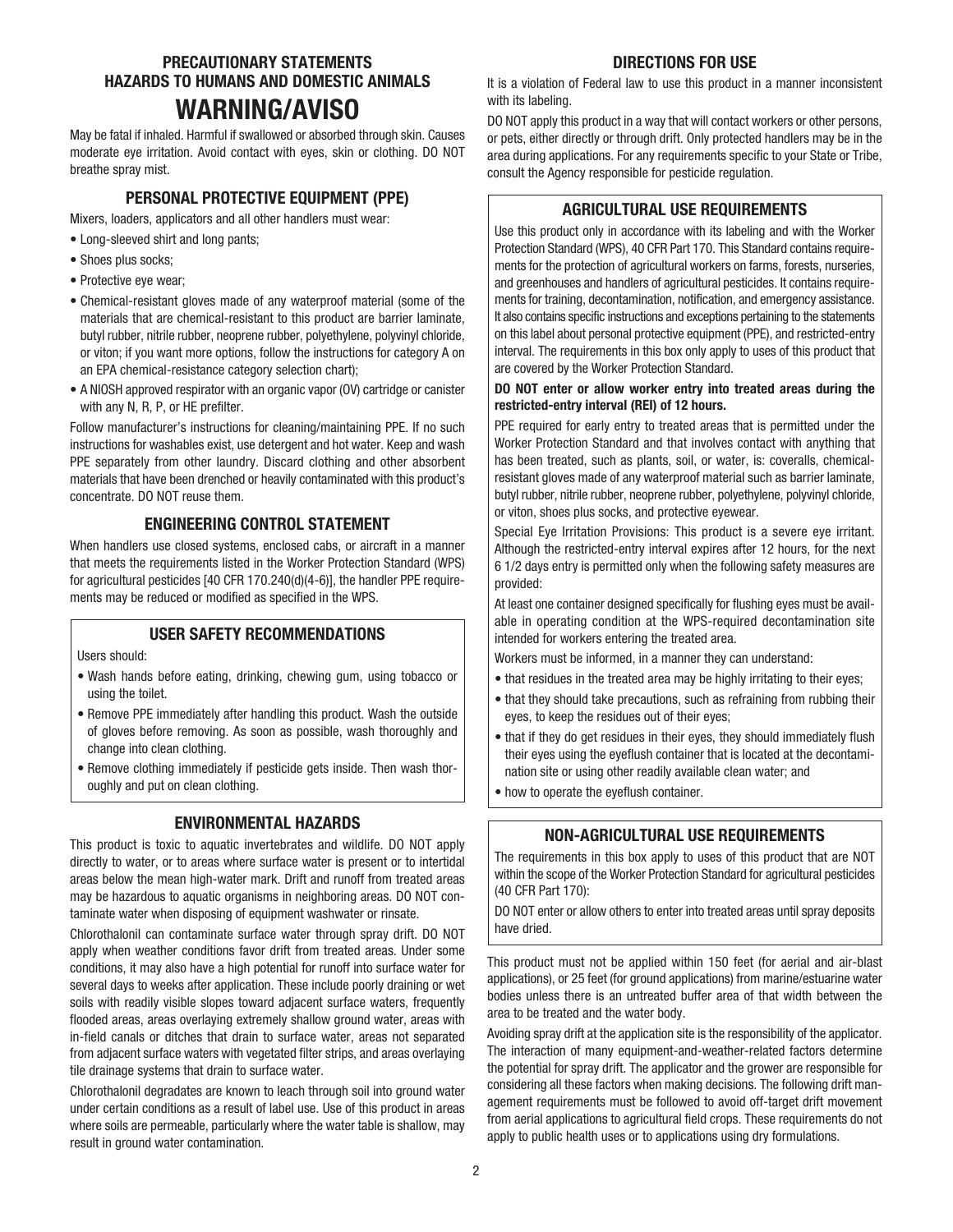- 1. The distance of the outer most nozzles on the boom must not exceed 3/4 the length of the wingspan or rotor.
- 2. Nozzles must always point backward parallel with the air stream and never be pointed downwards more than 45 degrees.

Where states have more stringent regulations, they should be observed.

## **AERIAL DRIFT ADVISORY INFORMATION**

#### **INFORMATION ON DROPLET SIZE**

The most effective way to reduce drift potential is to apply large droplets. The best drift management strategy is to apply the largest droplets that provide sufficient coverage and control. Applying larger droplets reduces drift potential but will not prevent drift if applications are made improperly, or under unfavorable conditions (see Wind, Temperature).

#### **CONTROLLING DROPLET SIZE**

- Volume Use high flow rate nozzles to apply the highest practical spray volume. Nozzles with higher rated flows produce larger droplets.
- Pressure Do not exceed the nozzle manufacturer's recommended pressures. For many nozzle types lower pressure produces larger droplets. When higher flow rates are needed, use higher flow rate nozzles instead of increasing pressure.
- Number of nozzles Use the minimum number of nozzles that provide uniform coverage.
- Nozzle orientation Orienting nozzles so that the spray is released parallel to the airstream produces larger droplets than other orientations and is the recommended practice. Significant deflection from horizontal will reduce droplet size and increase drift potential.
- Nozzle type Use a nozzle type that is designed for the intended application. With most nozzle types, narrower spray angles produce larger droplets. Consider using low-drift nozzles. Solid stream nozzles oriented straight back produce the largest droplets and the lowest drift potential.

#### **BOOM LENGTH**

For some use patterns, reducing the effective boom length to less than 3/4 of the wingspan or rotor length may further reduce drift without reducing swath width.

## **APPLICATION HEIGHT**

Applications should not be made at a height greater than 10 feet above the top of the largest plants unless a greater height is required for aircraft safety. Making applications at the lowest height that is safe reduces exposure of droplets to evaporation and wind.

#### **SWATH ADJUSTMENT**

When applications are made with a crosswind, the swath will be displaced downwind. Therefore, on the up and downwind edges of the field, the applicator must compensate for this displacement by adjusting the path of the aircraft upwind. Swath adjustment distance should increase with increasing drift potential (higher wind, small drops, etc.).

#### **WIND**

Drift potential is lowest between wind speeds of 2-10 mph. However, many factors, including droplet size and equipment type determine drift potential at any given speed. Application should be avoided below 2 mph due to variable wind direction and high inversion potential. **NOTE:** Local terrain can influence wind patterns. Every applicator should be familiar with local wind patterns and how they affect spray drift.

#### **TEMPERATURE AND HUMIDITY**

When making applications in low relative humidity, set up equipment to produce larger droplets to compensate for evaporation. Droplet evaporation is most severe when conditions are both hot and dry.

#### **TEMPERATURE INVERSIONS**

Applications should not occur during a temperature inversion because drift potential is high. Temperature inversions restrict vertical air mixing, which causes small suspended droplets to remain in a concentrated cloud. This cloud can move in unpredictable directions due to the light variable winds common during inversions. Temperature inversions are characterized by increasing temperatures with altitude and are common on nights with limited cloud cover and light to no wind. They begin to form as the sun sets and often continue into the morning. Their presence can be indicated by ground fog; however, if fog is not present, inversions can also be identified by the movement of smoke from a ground source or an aircraft smoke generator. Smoke that layers and moves laterally in a concentrated cloud (under low wind conditions) indicates an inversion, while smoke that moves upward and rapidly dissipates indicates good vertical air mixing.

## **INTEGRATED PEST MANAGEMENT**

Pegasus 6L is an excellent disease control agent when used according to label directions for control of a broad spectrum of plant diseases. Pegasus 6L is recommended for use in programs that are compatible with the principles of Integrated Pest Management (IPM), including the use of disease resistant crop varieties, cultural practices, pest scouting and disease forecasting systems which reduce unnecessary applications of pesticides.

## **FUNGICIDE RESISTANCE MANAGEMENT**

Pegasus 6L is effective for strategic use in programs that attempt to minimize disease resistance to fungicides. Some other fungicides which are at risk from disease resistance exhibit a single-site mode of fungicidal action. Pegasus 6L, with a multi-site mode of action, may be used to delay or prevent the development of resistance to single-site fungicides. Consult with your federal or state Cooperative Extension Service representatives for guidance on the proper use of Pegasus 6L in programs which seek to minimize the occurrence of disease resistance to other fungicides.

## **MIXING, LOADING AND APPLYING**

Pegasus 6L is intended to be diluted into water, then applied to crops by typical agricultural spraying techniques. **Always apply Pegasus 6L in sufficient water to obtain thorough, uniform coverage of foliage and crop surfaces intended to be protected from disease.** Spray volume to be used will vary with crop and amount of plant growth. Spray volume should normally range from 20 to 150 gallons per acre (200 to 1400 liters per hectare) for dilute sprays and 5 to 10 gallons per acre (50 to 100 liters per hectare) for concentrate ground sprays and aircraft applications. Both ground and aircraft methods of application are recommended unless specific directions are given for a crop.

Slowly invert container several times to assure uniform mixture. Measure the required amount of Pegasus 6L and pour into the spray tank during filling. Keep agitator running when filling spray tank and during spray operations.

Do not use on greenhouse-grown crops except as directed in the Ornamental Plants section of this label.

## **TANK MIXING**

When tank mixing this product with other pesticides observe the more restrictive label limitations and precautions. No label dosage rates should be exceeded. This product cannot be mixed with any product containing a label prohibition against such mixing.

Do not combine Pegasus 6L in sprayer tank with pesticides, surfactants or fertilizers, unless your prior use has shown the combination physically compatible, effective and noninjurious under your conditions of use. Do not combine Pegasus 6L with Dipel, Triton AG-98, Triton B-1956 or Latron B-1956, as phytotoxicity may result from the combination when applied to the crops on this label. DO NOT tank mix Pegasus 6L with oil, or with any adjuvants which contain oil as their principal ingredient. Do not use with Copper-Count N in concentrated spray suspensions.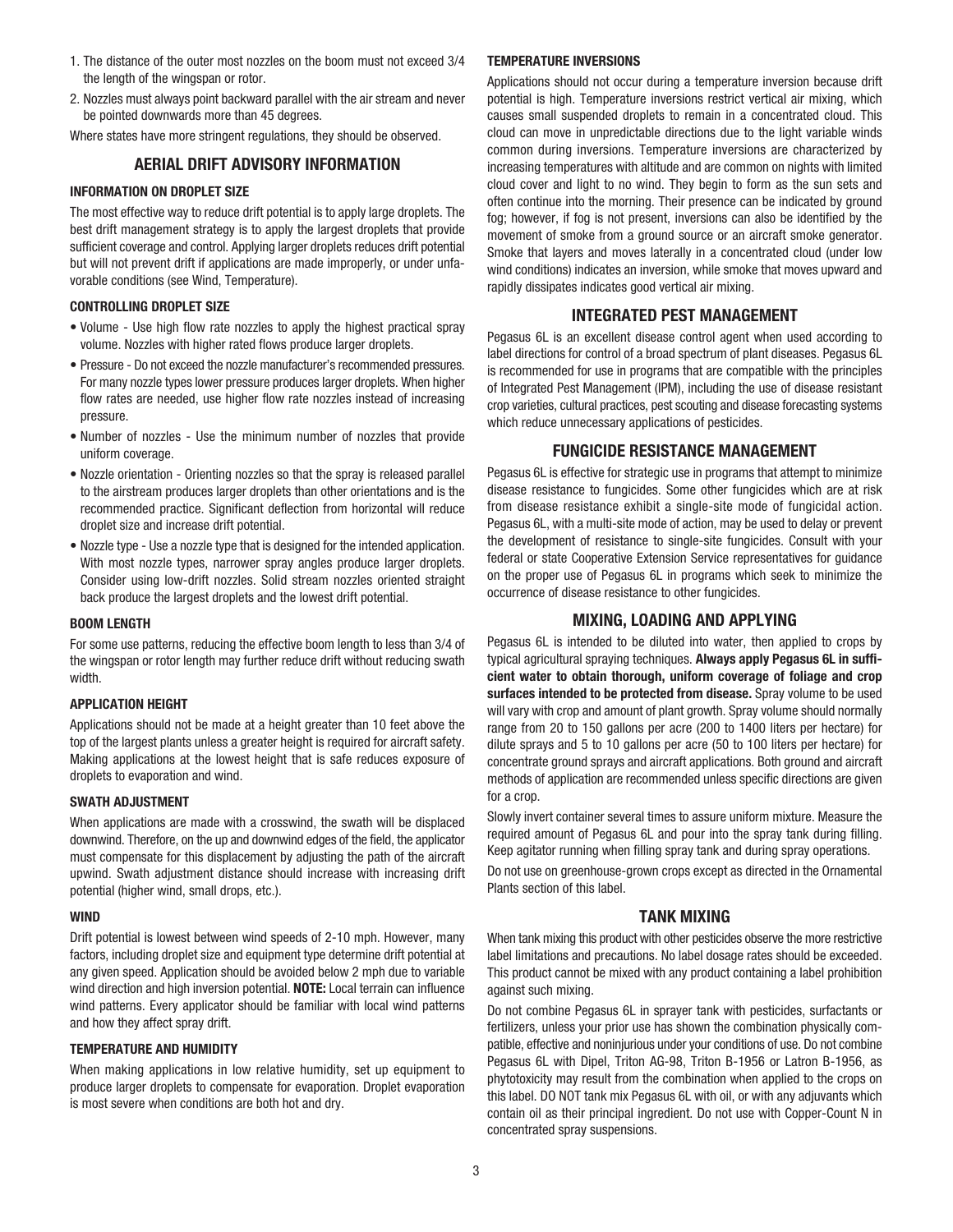# **APPLICATIONS THROUGH SPRINKLER IRRIGATION SYSTEMS (CHEMIGATION)**

Apply this product only through center pivot, motorized lateral move, traveling gun, solid set and portable (wheel move, side roll, end tow, or hand move) irrigation system(s). DO NOT apply this product through any other type of irrigation system. DO NOT use this product through sprinkler irrigation equipment on golf courses.

Crop injury, lack of effectiveness, or illegal pesticide residues in the crop can result from non-uniform distribution of treated water. If you have questions about calibration, you should contact State Extension Service specialists, equipment manufacturers or other experts.

DO NOT apply this product through irrigation systems connected to a public water system. 'Public water system' means a system for the provision to the public of piped water for human consumption if such system has at least 15 service connections or regularly serves an average of at least 25 individuals daily at least 60 days per year.

Controls for both irrigation water and pesticide injection systems must be functionally interlocked, so as to automatically terminate pesticide injection when the irrigation water pump motor stops. A person knowledgeable of the irrigation system and responsible for its operation shall be present so as to discontinue pesticide injection and make necessary adjustments, should the need arise.

The irrigation water pipeline must be fitted with a functional, automatic, quickclosing check valve to prevent the flow of treated irrigation water back toward the water source. The pipeline must also be fitted with a vacuum relief valve and low pressure drain, located between the irrigation water pump and the check valve, to prevent back-siphoning of treated irrigation water into the water source.

Always inject Pegasus 6L into irrigation water after it discharges from the irrigation pump and after it passes through the check valve. Never inject pesticides into the intake line on the suction side of the pump.

Pesticide injection equipment must be fitted with a functional, normally closed, solenoid-operated valve located on the intake side of the injection pump. Interlock this valve to the power system, so as to prevent fluid from being withdrawn from the chemical supply tank when the irrigation system is either automatically or manually turned off.

The pesticide injection pipeline must contain a functional, automatic, quickclosing check valve to prevent the flow of fluid back toward the injection pump.

The irrigation line or water pump must include a functional pressure switch which will stop the water pump motor when the water pressure decreases to the point where pesticide distribution is adversely affected.

Spray mixture in the chemical supply tank must be agitated at all times, otherwise settling and uneven application may occur. DO NOT apply when wind speed favors drift beyond the area intended for treatment.

Pegasus 6L may be used through two basic types of sprinkler irrigation systems as outlined in Sections A and B below. Determine which type of system is in place, then refer to the appropriate directions provided for each type.

### **A. Center Pivot, Motorized Lateral Move and Traveling Gun Irrigation Equipment**

For injection of pesticides, these continuously moving systems must use a metering pump, such as a positive displacement injection pump of either diaphragm or piston type, constructed of materials that are compatible with pesticides and capable of being fitted with a system interlock, and capable of injection at pressures approximately 2 to 3 times those encountered within the irrigation water line.

Venturi applicator units cannot be used on these systems.

Fill chemical supply tank of injection equipment with water. Operate system for one complete revolution or run across the field, measuring time required, amount of water injected, and acreage covered. Thoroughly mix recommended amount of Pegasus 6L for acreage to be covered into same amount of water used during calibration and inject into system continuously for one revolution or run.

Mixture in the chemical supply tank must be continuously agitated during the injection run. Shut off injection equipment after one revolution or run, but continue to operate irrigation system until Pegasus 6L has been cleared from last sprinkler head.

#### **B. Solid Set and Portable (Wheel Move, Side Roll, End Tow, or Hand Move) Irrigation Equipment**

With stationary systems, an effectively designed in-line venturi applicator unit is preferred which is constructed of materials that are compatible with pesticides; however, a positive-displacement pump can also be used.

Determine acreage covered by sprinkler. Fill tank of injection equipment with water and adjust flow to use contents over a thirty to forty-five minute period. Mix desired amount of Pegasus 6L for acreage to be covered with water so that the total mixture of Pegasus 6L plus water in the injection tank is equal to the quantity of water used during calibration and operate entire system at normal pressures recommended by the manufacturer of injection equipment used for amount of time established during calibration. No agitation should be required. Pegasus 6L can be injected at the beginning or end of the irrigation cycle or as a separate application. Stop injection equipment after treatment is completed and continue to operate irrigation system until Pegasus 6L has been cleared from last sprinkler head.

#### **Application Rates**

Dosage rates on this label indicate pints of Pegasus 6L per acre, unless otherwise stated. Under conditions favoring disease development, the high rate specified and shortest application interval should be used.

For each listed crop, the maximum total amount of chlorothalonil active ingredient (lbs. a.i./A) which may be applied per acre of that crop (or crop group) during each growing season is given in bold print within a box beneath the crop name. For each crop use situation listed below, the listed maximum individual and seasonal application rates must not be exceeded and the listed minimum retreatment intervals must not be decreased.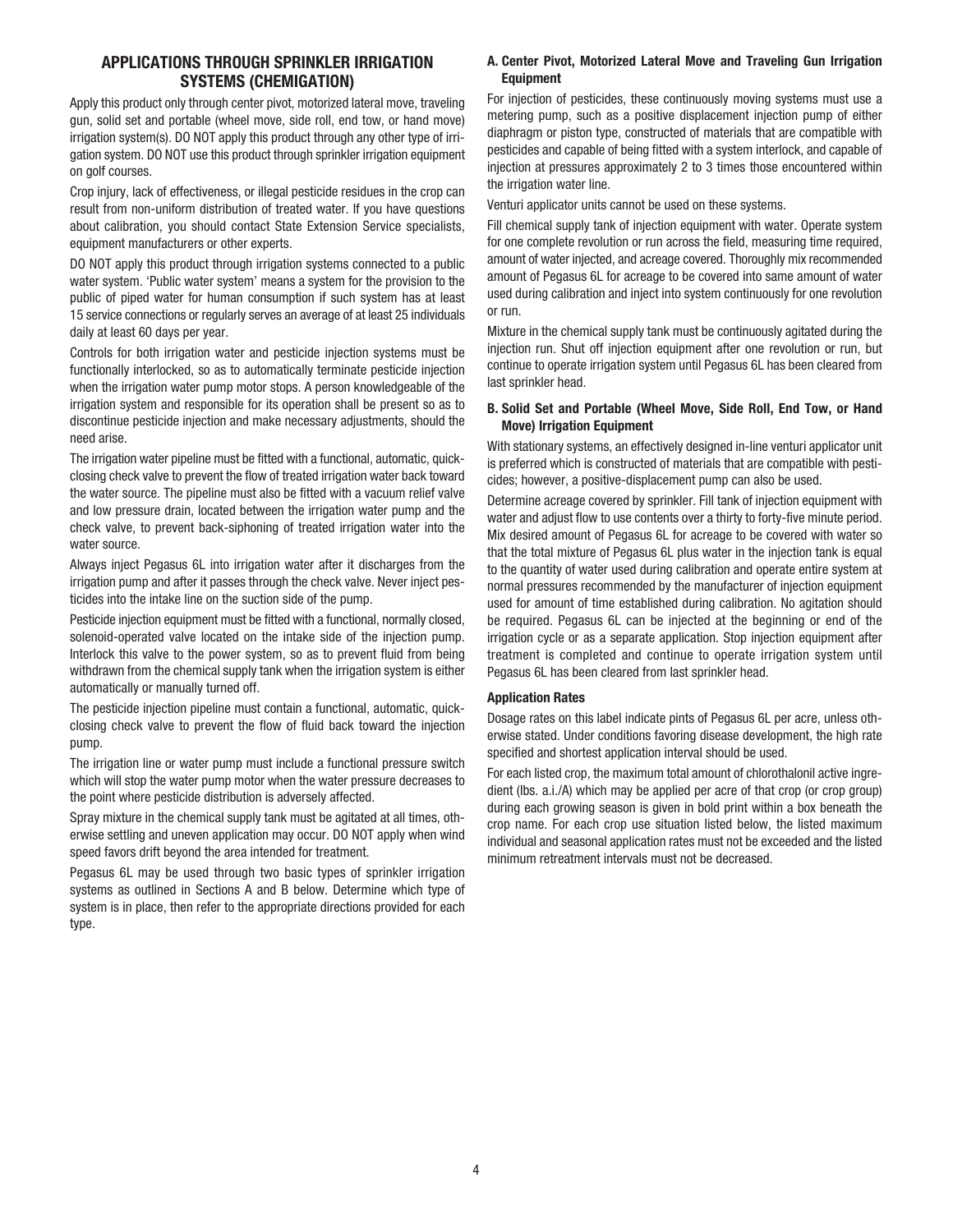# **CONIFERS**

Apply this product in sufficient water and with proper calibration to obtain uniform coverage of tree canopy. Application with ground equipment is preferable to aerial application because ground applications generally give better coverage of the tree canopy.

DO NOT allow livestock to graze in treated areas.

#### **DO NOT apply Pegasus 6L within one week before or after application of oil or an oil-based pesticide.**

Do not apply to forests.

| <b>CROP</b><br>(max. lbs.<br>$a.i.A$ ) | PHI<br>(DAYS) | <b>SPRAY</b><br><b>VOLUME</b><br>(GALLONS/<br>ACRE)                             | <b>RATE PER ACRE</b> | <b>DISEASES</b>                                                          | <b>APPLICATION DIRECTIONS</b>                                                                                                                                                                                                                                                                                                                                                                            |
|----------------------------------------|---------------|---------------------------------------------------------------------------------|----------------------|--------------------------------------------------------------------------|----------------------------------------------------------------------------------------------------------------------------------------------------------------------------------------------------------------------------------------------------------------------------------------------------------------------------------------------------------------------------------------------------------|
| Conifers<br>16.5 lbs.<br>a.i.A         | N/A           | 5 to 10<br><i>(concentrate)</i><br>ground<br>or aircraft)<br>to 100<br>(dilute) | 2 3/4 to 5 1/2 pints | Swiss needlecast                                                         | Single application technique: In Christmas tree plantations or<br>conifer stands make one application in the spring when new shoot<br>growth is 1/2 to 2 inches in length.                                                                                                                                                                                                                               |
|                                        |               |                                                                                 | 1 1/2 to 2 3/4 pints | Scleroderris canker<br>(pines),<br>Swiss needle-cast                     | Make the first application in spring when new shoot growth is 1/2<br>to 2 inches in length. Make additional applications at 3 to 4 week<br>intervals until conditions no longer favor disease development. For                                                                                                                                                                                           |
|                                        |               |                                                                                 | 2 to 3 1/2 pints     | Sirococcus tip blight                                                    | use in nursery beds, apply the highest rate specified on a 3 week<br>schedule.                                                                                                                                                                                                                                                                                                                           |
|                                        |               |                                                                                 | $51/2$ pints         | Rhizosphaera<br>needlecast (spruces),<br>Schirrhia brown spot<br>(pines) |                                                                                                                                                                                                                                                                                                                                                                                                          |
|                                        |               |                                                                                 | 2 3/4 to 5 1/2 pints | Cyclaneusma and<br>Lophodermium<br>needlecasts (pines)                   | Apply in early spring prior to budbreak. Repeat applications at<br>approximately 6 to 8 week intervals, until spore release ceases in<br>late fall. Apply monthly during periods of frequent rainfall, and<br>where Lophodermium infections occur during dormancy<br>(Pacific Northwest). During drought periods, applications may be<br>suspended, then resumed upon next occurrence of needle wetness. |
|                                        |               |                                                                                 | 1 1/2 to 2 3/4 pints | Rhabdocline needlecast<br>(Douglas-fir)                                  | Apply at budbreak and repeat at 3 to 4 week intervals until<br>needles are fully elongated and conditions no longer favor disease<br>development. In plantations of mixed provenance, or when<br>irregular budbreak occurs, apply weekly until all trees have<br>broken bud, then every 3 to 4 weeks as specified above. In<br>nursery beds, use the high rate on a 3 week schedule.                     |
|                                        |               |                                                                                 | 2 3/4 pints          | Botrytis seedling blight,<br>Phoma twig blight                           | Begin applications in nursery beds when seedlings are 4 inches<br>tall and when cool, moist conditions favor disease development.<br>Make additional applications at 7 to 14 day intervals as long as<br>disease favorable conditions persist.                                                                                                                                                           |
|                                        |               |                                                                                 | 5 1/2 pints          | Autoecious needle rust<br>(Weir's cushion rust)<br>(spruces)             | Begin applications when 10% of buds have broken and repeat<br>twice thereafter at 7 to 10 day intervals.                                                                                                                                                                                                                                                                                                 |

## **TURFGRASSES**

Do not use on home lawns and turf sites associated with apartment buildings, daycare centers, playgrounds, playfields, recreational park athletic fields, athletic fields located on or next to schools (i.e., elementary, middle and high schools), campgrounds, churches and theme parks. Sod farm turf treated with chlorothalonil prior to harvest must be mechanically cut, rolled and harvested. Do not apply more than the following totals of chlorothalonil active ingredient from all registered product sources to the indicated types of turfgrass. Do not use for sodfarms at application rates greater than 13 pounds of active ingredient, per acre, per year.

| <b>TYPE OF TURFGRASS</b>    | TOTAL CHLOROTHALONIL ACTIVE INGREDIENT PER ACRE PER YEAR |
|-----------------------------|----------------------------------------------------------|
| Golf Course Greens          | 73 lbs.                                                  |
| Golf Course Tees            | 52 lbs.                                                  |
| <b>Golf Course Fairways</b> | 26 lbs.                                                  |
| Sod Farms                   | $13$ lbs.                                                |

Apply Pegasus 6L in 90 to 450 gallons of water per acre on golf course greens and tees, and 30 to 100 gallons of water per acre on fairways, lawns and other turfgrass. Apply with ground equipment only.

Begin applications when conditions favor disease development and repeat applications as long as these conditions persist. Under severe disease conditions use the highest rate and shortest interval corresponding with the application schedule selected from the table below. DO NOT mow or irrigate after treatment until spray deposit on turfgrass is thoroughly dry. Pegasus 6L should always be used in conjunction with good turf management practices.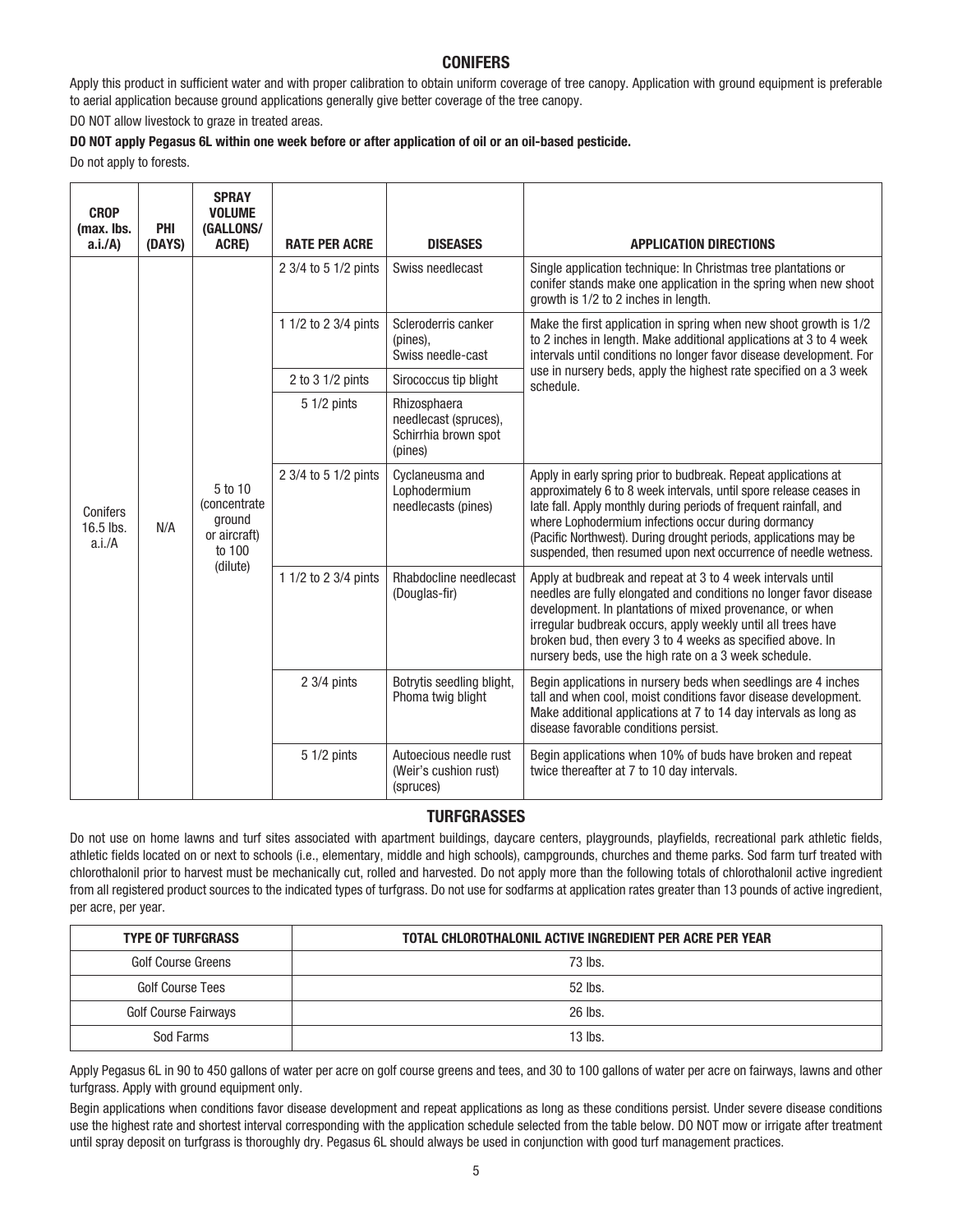| DISEASES* CONTROLLED                    | <b>INTERVAL OF</b><br><b>APPLICATION</b> | <b>GOLF COURSE GREENS &amp; TEES RATE</b><br>PER 1,000 SQ. FT.                | <b>GOLF COURSE FAIRWAYS RATE</b><br><b>PER ACRE</b>                   |
|-----------------------------------------|------------------------------------------|-------------------------------------------------------------------------------|-----------------------------------------------------------------------|
| 1. Dollar spot                          |                                          |                                                                               |                                                                       |
| 2. Brown patch                          | 7 to 14 days                             | 2 to 3.6 fluid ounces<br>$(4.1 \text{ to } 7.3 \text{ lbs. a.i/acre})$        | 5 1/2 to 9 3/4 pints<br>$(4.1 \text{ to } 7.3 \text{ lbs. a.i/acre})$ |
| 3. Leaf spot, Melting-out, Brown blight |                                          |                                                                               |                                                                       |
| 4. Gray leaf spot                       |                                          |                                                                               |                                                                       |
| 5. Red thread                           |                                          |                                                                               |                                                                       |
| 6. Anthracnose                          |                                          | $3.6$ to 5 1/2 fluid ounces<br>$(7.3 \text{ to } 11.3 \text{ lbs. a.i/acre})$ | 9 3/4 to 15 pints<br>(7.3 to 11.3 lbs. a.i./acre)                     |
| 7. Copper spot                          | 7 to 14 days                             |                                                                               |                                                                       |
| 8. Stem rust (bluegrass)                |                                          |                                                                               |                                                                       |
| 9. Dichondra leaf spot                  |                                          |                                                                               |                                                                       |

\*Diseases listed are caused by fungi, some of which are named as follows:

1. Dollar spot: Sclerotinia homeocarpa; Lanzia or Moellerodiscus spp.

2. Brown patch: Rhizoctonia solani, R. zeae, R. cerealis

3. Leaf spots, Melting-out, Brown blight: Drechslera spp. (including D. poae, D. siccans), Bipolaris sorokiniana, Curvularia spp.

4. Gray leaf spot: Pyricularia grisea, P. oryzae

5. Red thread: Laetisaria fuciformis

6. Anthracnose: Colletrotrichum graminicola

7. Copper spot: Gloeocercospora sorghi

8. Stem rust: Puccinia graminis

9. Dichondra leaf spot: Alternaria spp.

Gray Snow Mold caused by Typhula spp.: Apply in sufficient water to obtain adequate coverage (2 to 10 gallons per 1,000 square feet). Apply 5 1/2 fluid ounces of Pegasus 6L per 1,000 square feet of turf area (15 pints per acre). Application must be made before snow cover in autumn. If snow cover is intermittent or lacking during the winter, re-apply Pegasus 6L at monthly intervals until Gray Snow Mold conditions no longer prevail. In areas where Pink Snow Mold (Microdochium or Fusarium patch) is likely to occur, apply Pegasus 6L at 5 1/2 fluid ounces in combination with products containing iprodione at 2 ounces active ingredient, per 1,000 square feet of turf area. Read and observe all label directions for products containing these active ingredients.

**Fusarium (Microdochium) Patch:** Pegasus 6L is effective against Fusarium patch only in areas where snow cover is intermittent or lacking during the winter. Apply 5 1/2 fluid ounces of Pegasus 6L per 1,000 square feet of turf area. Begin applications in late autumn and re-apply at 21 to 28 day intervals until conditions favorable for Fusarium patch no longer prevail.

**Algae:** Apply Pegasus 6L at 2 to 3.6 fluid ounces per 1,000 square feet on a 7 to 14 day schedule. When colonies of algae are well established, every attempt should be made to dry out the afflicted area. Once dry, spiking or verticutting should be done to enhance turfgrass recovery in conjunction with the use of Pegasus 6L. Several applications of Pegasus 6L at the high rate may be necessary for turfgrass recovery. When environmental conditions are favorable for algae growth, a preventive program with Pegasus 6L will suppress re-colonization of the turf.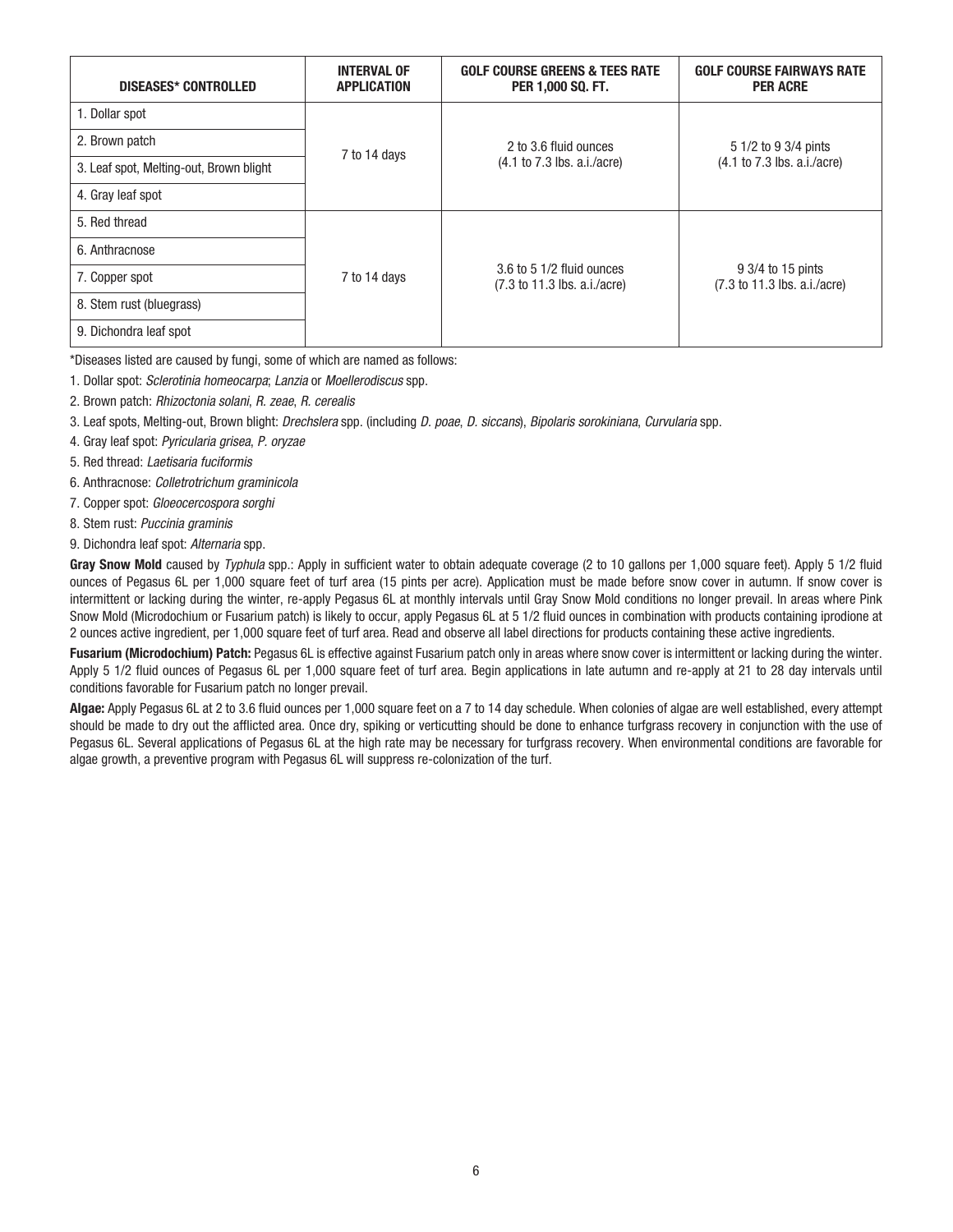## **ORNAMENTAL PLANTS**

Apply Pegasus 6L at a rate of 1 3/8 pints per 100 gallons of water unless other directions are given in the tables below. Apply enough diluted spray per acre to provide thorough coverage of all plant parts that are intended to be protected from disease, generally ranging from 20 to 150 gallons per acre. Repeat applications at 7 to 14 day intervals until conditions are no longer favorable for disease. During periods when conditions favor severe disease incidence, generally cloudy or wet weather, apply Pegasus 6L at 7 day intervals. **DO NOT apply more than a total of 36.4 lbs. chlorothalonil active ingredient per acre per growing season on field-grown ornamentals.**

Fruits and other structures which may be borne on treated plants **MUST NOT BE EATEN**.

This product may be used in greenhouses. DO NOT use mistblowers or high pressure spray equipment when making applications of this product in greenhouses.

Pegasus 6L is recommended for control of fungal diseases referred to by numbers in parentheses following each type of ornamental plant. The user should test for possible phytotoxic responses, using recommended rates on each type of ornamental plant on a small area prior to widespread use. Applications made during bloom may damage flowers and/or fruits.

# **ORNAMENTALS RECOMMENDED FOR TREATMENT WITH PEGASUS 6L**

Holly (1) Lilac (5) Magnolia (1) Maple (1) Mountain laurel (1) Oak (red group only) (1,7) Oregon-grape (Mahonia) (6) Red-tip (Photinia) (1)

Poplar (1)

Privet (Ligustrum) (1) Rhododendron (1,2,4) Sand cherry (1,2) Sequoia (1) Spirea (1)

Sycamore, Planetree (1)

Viburnum (5) Walnut (Juglans) (1)

Lily (1) Marigold (1) Narcissus (1) Pansy (1) Petunia (1,4) Phlox (1) Poinsettia<sup>b</sup> (1)  $Rose<sup>c</sup>$  (1) Statice (1) Tulip (1) Zinnia (1,5)

## **Broadleaf Shrubs and Trees**

Andromeda (Pieris) (4) Ash (Fraxinus) (1) Aspen (1) Azalea (1,2,4) Buckeye, Horsechestnut (1) Camellia (2) Cherry-laurel (1) Crabapple (1,6) Dogwood (1) Eucalyptus (3) Euonymus (1) Firethorn (Pyracantha) (1) Flowering almond (1,2) Flowering cherry (1,2) Flowering peach (1,2) Flowering plum (1,2) Flowering quince (1,2) Hawthorn (1,6)

#### **Floweringa Plants and Bulbs**

Arabian violet (2) Begonia (1) Carnation (1,2) Chrysanthemum (1,2) Crocus (1) Daffodil (1) Daisy (1) Geranium (1,6) Gladiolus (1,2) Hollyhock (6) Hydrangea (foliage only) (1,6) Iris (1,2)

<sup>a</sup> Avoid applications during bloom period on plants where flower injury is unacceptable.

**b** Discontinue applications prior to bract formation; phytotoxicity is possible on the bracts.

c Use 1 pint of Pegasus 6L per 100 gallons of water.

#### **Foliage Plants**

Aglaonema (1) Areca palm (1) Artemesia (1) Boston fern (Nephrolepis) (1) Dracaena (1) Dumbcane (Dieffenbachia) (1) Fatsia (Aralia) (1) Ficus (1) Florida ruffle fern (1) Leatherleaf fern (1) Lipstick plant (1) Ming aralia (1) Oyster plant (Rhoeo) (1) Pachysandra<sup>d</sup> (1) Parlor palm (Chamaedorea) (1) Peperomia (1) Philodendron (1,4) Prayer plant (Maranta) (1) Syngonium (1) Zebra plant (Aphelandra)

d Use 2 3/4 pints of Pegasus 6L per 100 gallons of water.

## **DISEASES CONTROLLED WITH PEGASUS 6L**

#### **1. Leaf Spots and Foliar Blights:**

Actinopelte leaf spot Alternaria leaf spot or leaf blight Anthracnose (Gnomonia, Glomerella, Colletotrichum, Discula) blights Black spot (Diplocarpon) Botrytis blights Cephalosporium leaf spot Cercospora leaf spot Cercosporidium leaf spot Shothole (Stigmina) Corynespora stem and leaf spots Curvularia leaf spot Dactylaria leaf spot Didymellina leaf spot Drechslera (Bipolaris) leaf spots, inkspot

#### **2. Flower Spots and Blights:**

Botrytis flower spot, flower blight Curvularia flower spot Monilinia blossom blight

#### **3. Cylindrocladium stem canker**

#### **4. Phytophthora leaf blight, dieback**

#### **5. Powdery mildews:**

Erysiphe cichoracearum Microsphaera spp.

## **6. Rusts:**

Gymnosporangium spp. Puccinia spp.

### **7. Taphrina blister**

Fusarium (Gibberella) leaf spot Gloeosporium black leaf spot Marssonina leaf spot Monilinia blossom blight, twig blight Mycosphaerella ray blight Myrothecium leaf spot, brown rot Phyllosticta leaf spot Ramularia leaf spot Rhizoctonia web blight Scab (Venturia) Septoria leaf spot Sphaeropsis leaf spot Stagonospora leaf scorch Tan leaf spot (Curvularia) Volutella leaf blight

Fabraea (Entomosporium) leaf spot

Ovulinia flower blight Rhizopus blossom blight Sclerotinia flower blight

Sphaerotheca fuliginea

Pucciniastrum hydrangeae